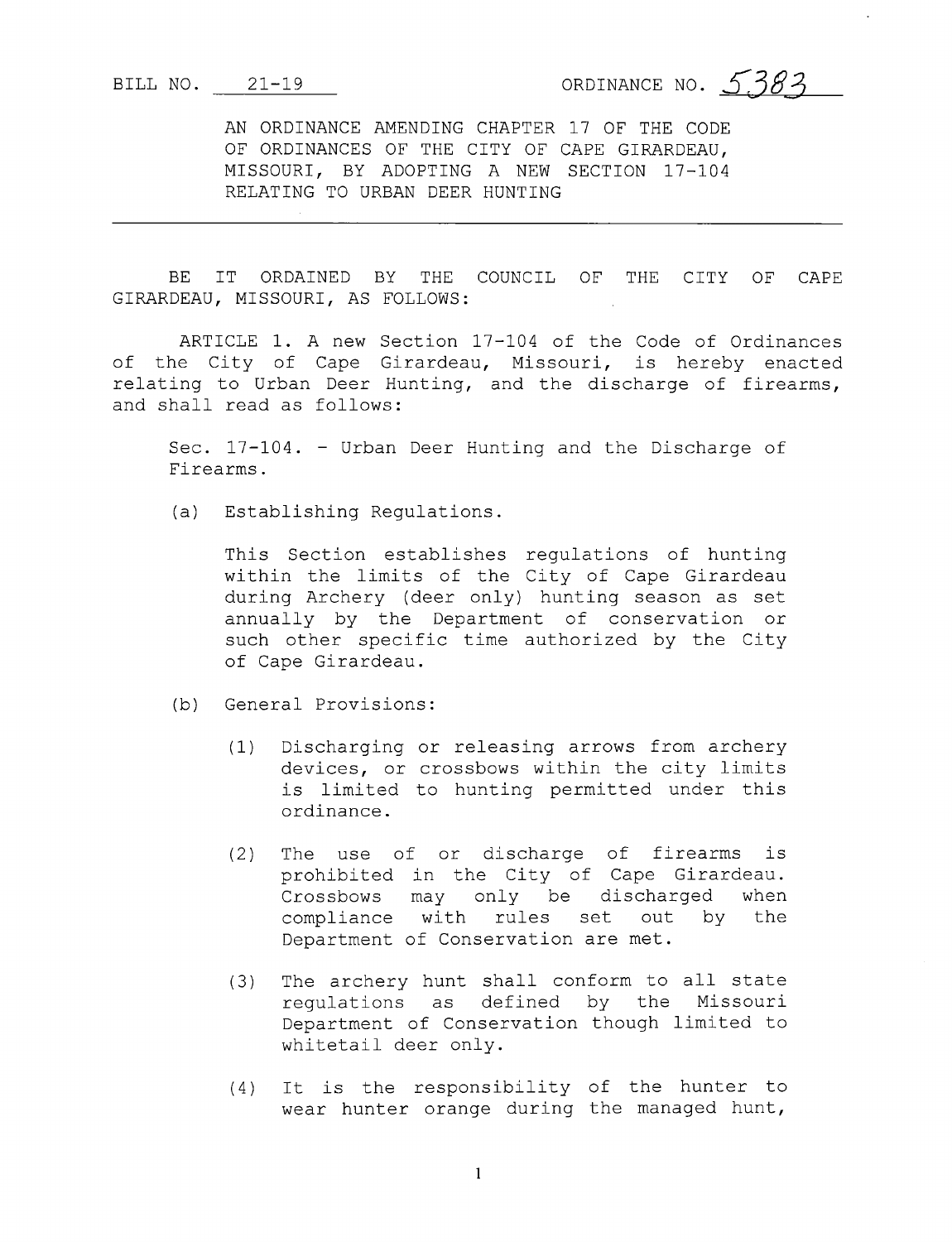which includes <sup>a</sup> hat and shirt, vest, or coat. The hunter orange must be visible from all sides. Camouflage orange does not satisfy this requirement.

- 5) It shall be unlawful for any person to hunt without proper permits issued from the State of Missouri or to hunt in any location other than the land designated for the managed hunts .
- 6) In addition to any requirements imposed by the Missouri Department of Conservation regulation, any individual who successfully harvests <sup>a</sup> deer during the hunt must report the hunter's name, sex of the deer, and the location of the harvest within two (2) business days by calling the Cape Girardeau Police Department during normal business hours or by delivering written notification to the Cape Girardeau Police Department .
- 7) Prior to discharging an archery device, or crossbow, intended to be used for hunting, crossbow, intended to be used for hunting,<br>it shall be the hunter's responsibility to permanently mark each arrow or other projectile with his or her Missouri Department of Conservation identification number.
- 8 ) All properties involved in the managed hunt which are enumerated in subparagraph  $(b)$  (12) herein below shall have designated parking areas for use by the hunters permitted to hunt on that property. All hunters shall use the appropriate designated parking area while in the field.
- 9) All hunting shall be conducted from an elevated position that is at least ten (10) feet in height and faces the interior of the property. The elevated position (deer stand) shall be located in such <sup>a</sup> way as to direct arrows towards the interior of the property. It is the responsibility of the hunter to mark each elevated stand with <sup>a</sup> tag that lists the hunter's Missouri Department of Conservation identification number. The tag must be located within five (5) feet from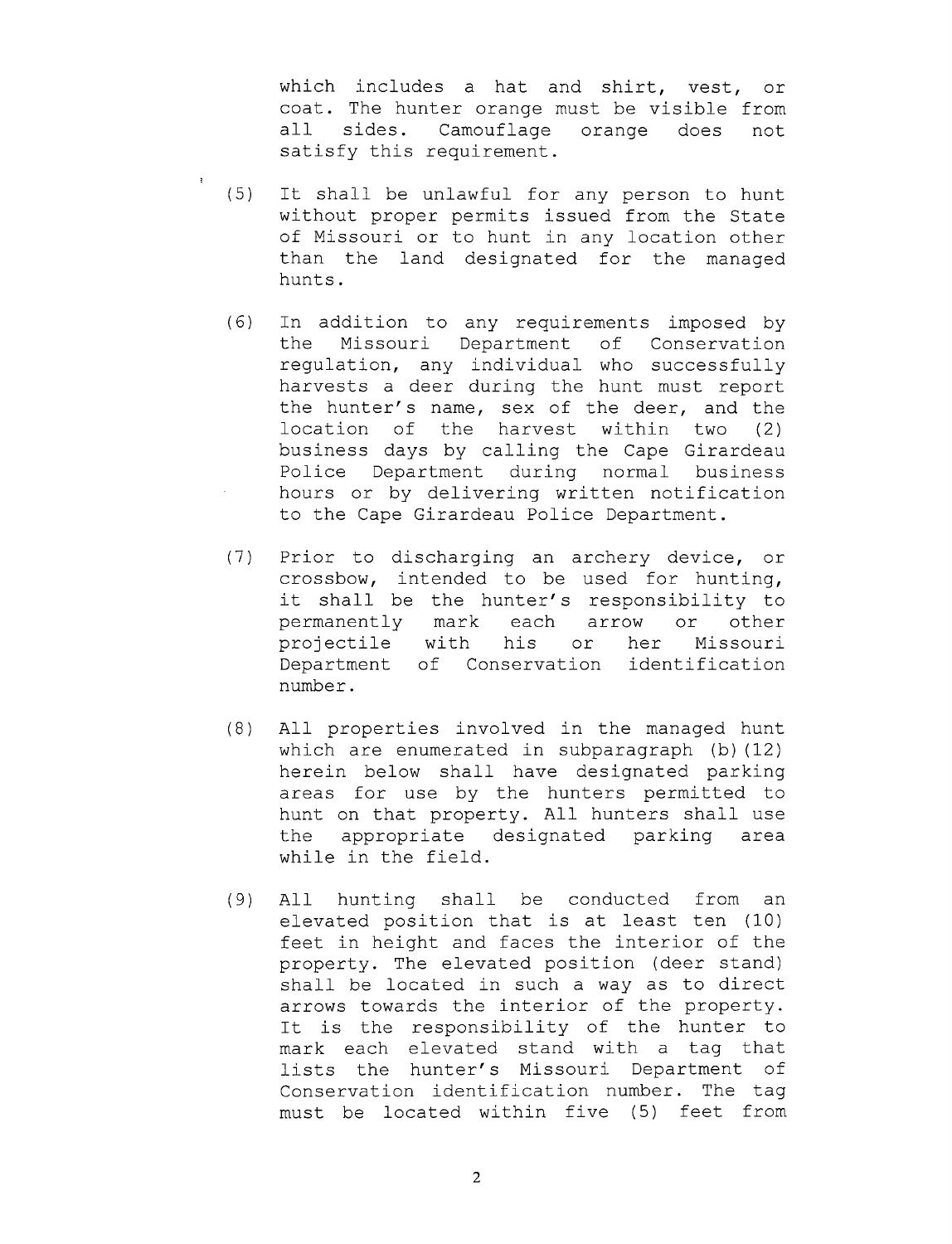the ground to ensure the ability to check from the ground position. Elevated stands are allowed to be placed on the first eligible day of hunting and must be removed from the property at the completion of the final eligible day of hunting.

- 10) Permits will be valid for the harvest of two 2) deer, one of which must be antlerless, and the other may be of either sex. Hunters are responsible to harvest an antlerless deer first, and then may harvest <sup>a</sup> second deer of either sex.
- 11) Permits will be issued by the Missouri Department of Conservation using <sup>a</sup> lottery system. Permits will be issued for five (5) periods of seven (7) consecutive days, beginning on November <sup>1</sup> and ending on December <sup>5</sup> of each year. The first period is November <sup>1</sup> to 7; the second period is November <sup>8</sup> to 14; the third period is November <sup>15</sup> to 21; the fourth period is November <sup>22</sup> to 28; and the fifth period is November 29 to December 5. Application schedules and other application requirements will be in accordance with the rules of the Missouri Department of Conservation. <sup>A</sup> maximum of eight (8) hunters will be selected by that process for each of those seven (7) day periods, unless otherwise required by Department rules .
- 12) Each of the hunters selected using the process set out in subparagraph (11) herein above is required to attend an orientation meeting hosted by the City of Cape Girardeau on <sup>a</sup> date determined by City staff. Failure to attend the orientation meeting will invalidate the permit issued. During the orientation meeting, each applicant will randomly draw <sup>a</sup> location for the property they are designated to hunt. The five (5) designated properties for the managed deer hunt are Twin Trees Area 1, Twin Trees Area 2, Cape Rock Area 1, Fountain Park Area 1, and Delaware Park Area 1. As a result of that random selection process at the City orientation meeting, three (3) hunters will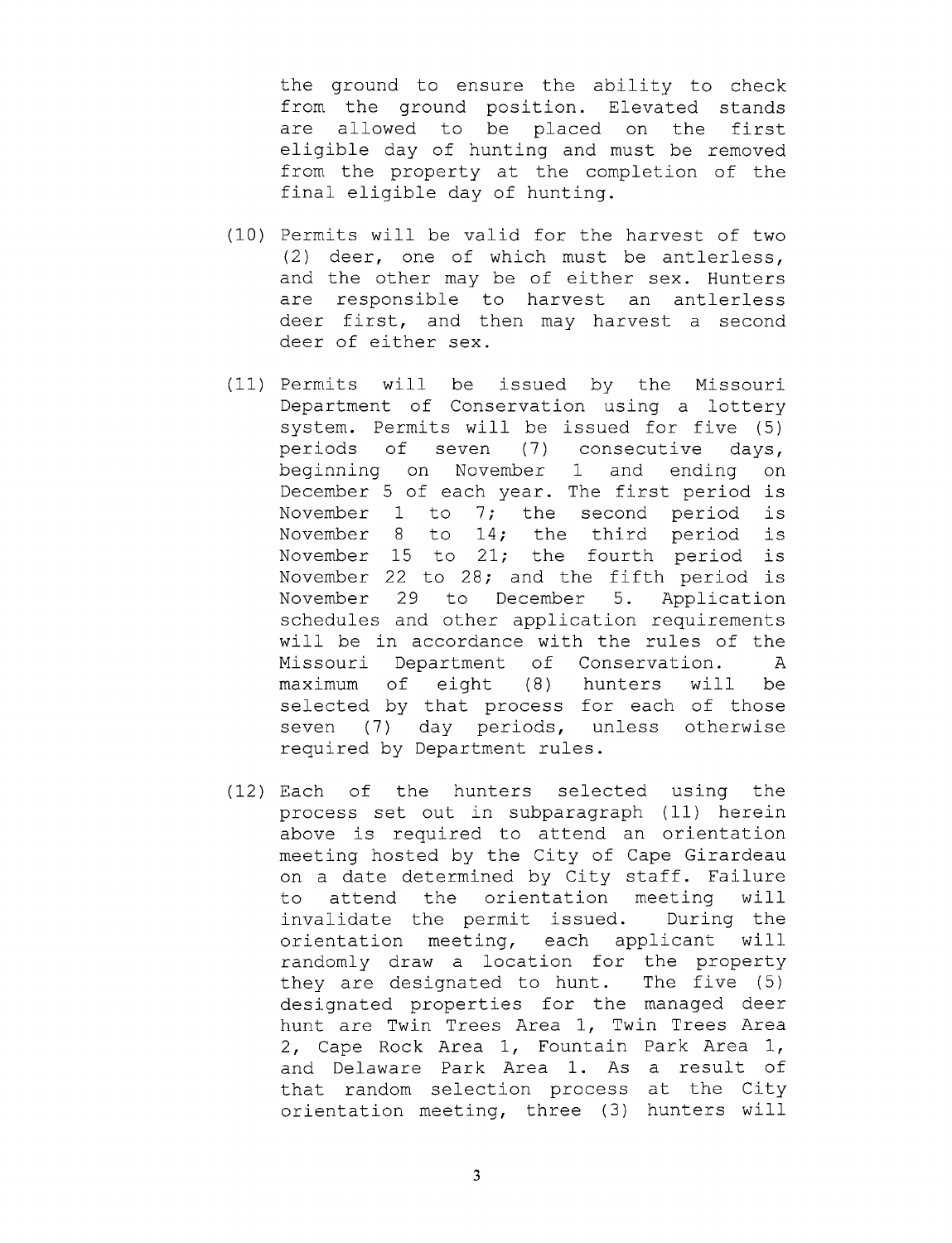be placed in Twin Trees Area <sup>1</sup> each week, two (2) hunters will be placed in Twin Trees Area 2 each week, and one (1) hunter will be placed in each of the other three (3) areas each week, unless the rules of the Department of Conservation require otherwise.

- 13) All designated hunting properties will be closed to the public during the managed deer hunt and will be marked around the perimeter with no trespassing signs.
- c) Specific Actions Prohibited
	- 1) It shall be unlawful for any person to discharge any archery device, or crossbow, from across any street, sidewalk, road, highway or playground.
	- 2) It shall be unlawful for any person to discharge an archery device or crossbow, at<br>any person, vehicle, dwelling, house, any person, vehicle, dwelling, church, school, playground or building.
	- 3) No arrow or other projectile used to hunt deer within the city limits of Cape Girardeau may be discharged or projected at such an angle or distance as to land on public or private property other than the<br>property on which the hunt has been property on which the hunt has authorized.
	- 4) No arrow or other projectile used to hunt deer within the city limits of Cape Girardeau may be discharged or projected at such an angle or distance as to land within fifty (50) feet of any street or public right of way, or within seventy-five (75) feet of any residential property line.
	- 5) It shall be unlawful for any person under the age of eighteen (18) years old to hunt deer within the city limits of Cape Girardeau. Additionally, each of the hunters<br>selected using the process set out in selected using the process set out Section  $17-104$  (b) (11) shall have in his/her possession, a valid state issued hunter education certification or <sup>a</sup> state issued bow hunter education certification.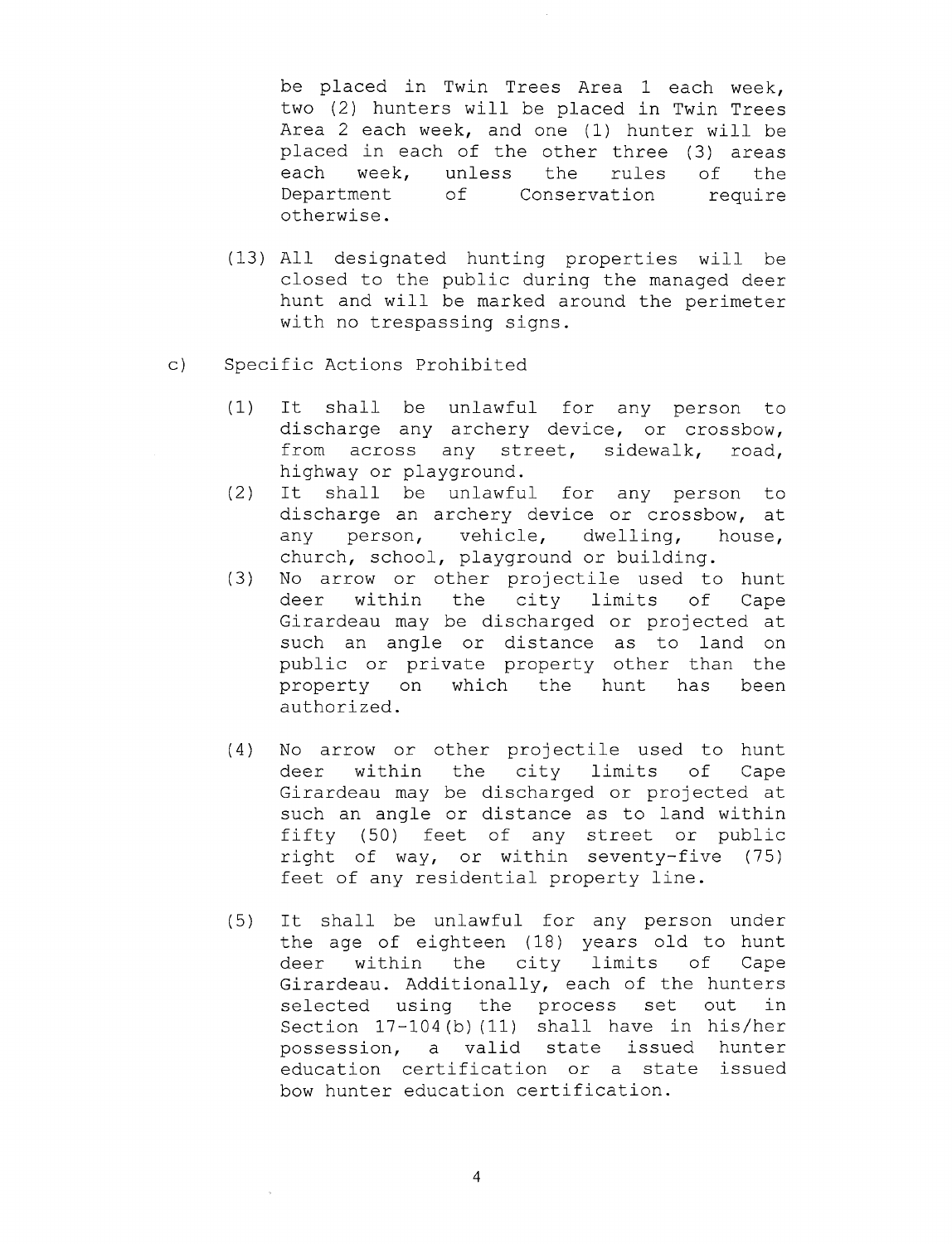- 6) No person shall possess, consume or be under the influence of alcohol or any other controlled substance while engaged in the hunting activities within the city limits of Cape Girardeau.
- d) Hunting Permits
	- 1) No person shall engage in hunting within the limits of Cape Girardeau without<br>ing a designated Missouri Archery obtaining a designated Missouri Permit issued by the Missouri Department of Conservation for the authorized managed deer hunt and hunt areas .
	- 2) Every person hunting pursuant to this section must attend <sup>a</sup> City of Cape Girardeau orientation class on the rules of the Cape Girardeau deer hunt and the rules of the Missouri Department of Conservation, and receive <sup>a</sup> designated hunting area from one of the five areas set out in subparagraph b) ( 12) using the herein above random selection process.
- e) Deer Retrieval

Any person who kills or injures any deer while hunting shall make <sup>a</sup> reasonable search to retrieve the deer and take it into his or her possession.

- 1) This section does not authorize the act of trespass .
- 2) It shall be the hunter's responsibility to immediately notify any property owner of the fact that an injured or dead deer is or might be located on his or her property.
- (3) It shall be the hunter's responsibility to obtain permission to enter the property of any property owner upon which an injured or dead deer is located prior to engaging in <sup>a</sup> reasonable search or retrieval of the deer.
- 4 ) In the event that the hunter cannot obtain the permission of <sup>a</sup> property owner to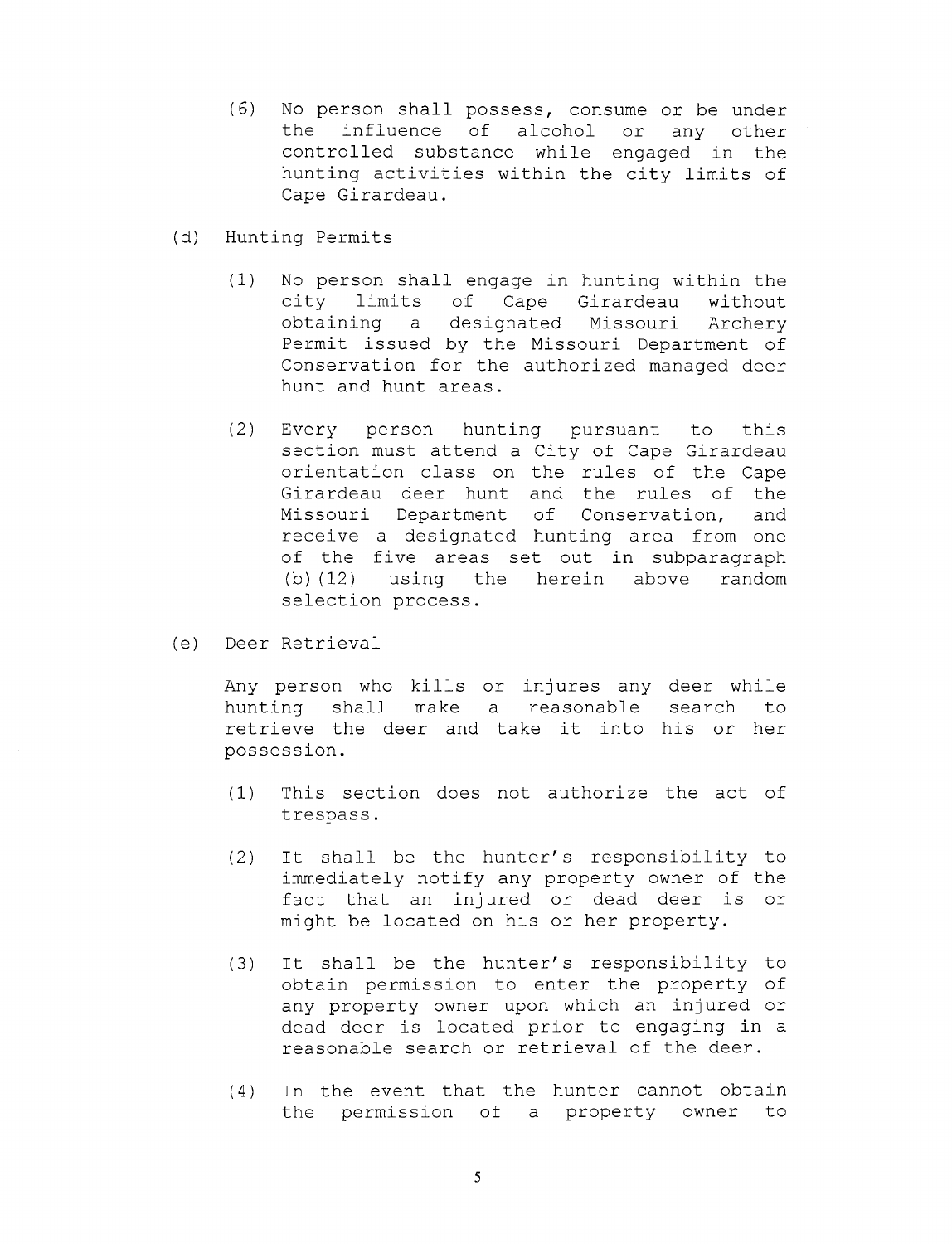conduct <sup>a</sup> reasonable search and retrieval of an injured or dead deer, the hunter shall immediately notify the Missouri Department of Conservation and the Cape Girardeau Police Department.

- f) Field Cleaning.
	- 1) Any person who kills any deer while hunting shall follow all Missouri Department Conservation guidelines regarding field dressing and processing the animal.
	- 2) Any person who kills any deer while hunting shall not field dress the deer in <sup>a</sup> public or conspicuous location.

g) Interference with lawful hunting; failure to obey police officer.

- (1) No person may intentionally interfere with<br>the lawful hunting or taking of deer hunting or taking of authorized by this section.
- 2) No person may intentionally harass, drive, or disturb any deer for the purpose of disrupting lawful hunting of deer authorized by this section.
- 3) No person may enter or remain in <sup>a</sup> hunting area where lawful hunting of deer may occur with the intent to interfere with the lawful hunting of deer authorized by this section.
- 4) <sup>A</sup> police officer who reasonably believes that <sup>a</sup> person has interfered with the lawful hunting authorized by this section may order the person to desist. Failure to obey the order from <sup>a</sup> police officer to desist from such interference is <sup>a</sup> violation punishable as set out in this section.
- 5) No person may intentionally interfere with <sup>a</sup> City or State sponsored official count of<br>the deer population, or with any City deer population, or with any City approved control methods of the deer population
- h) Penalties